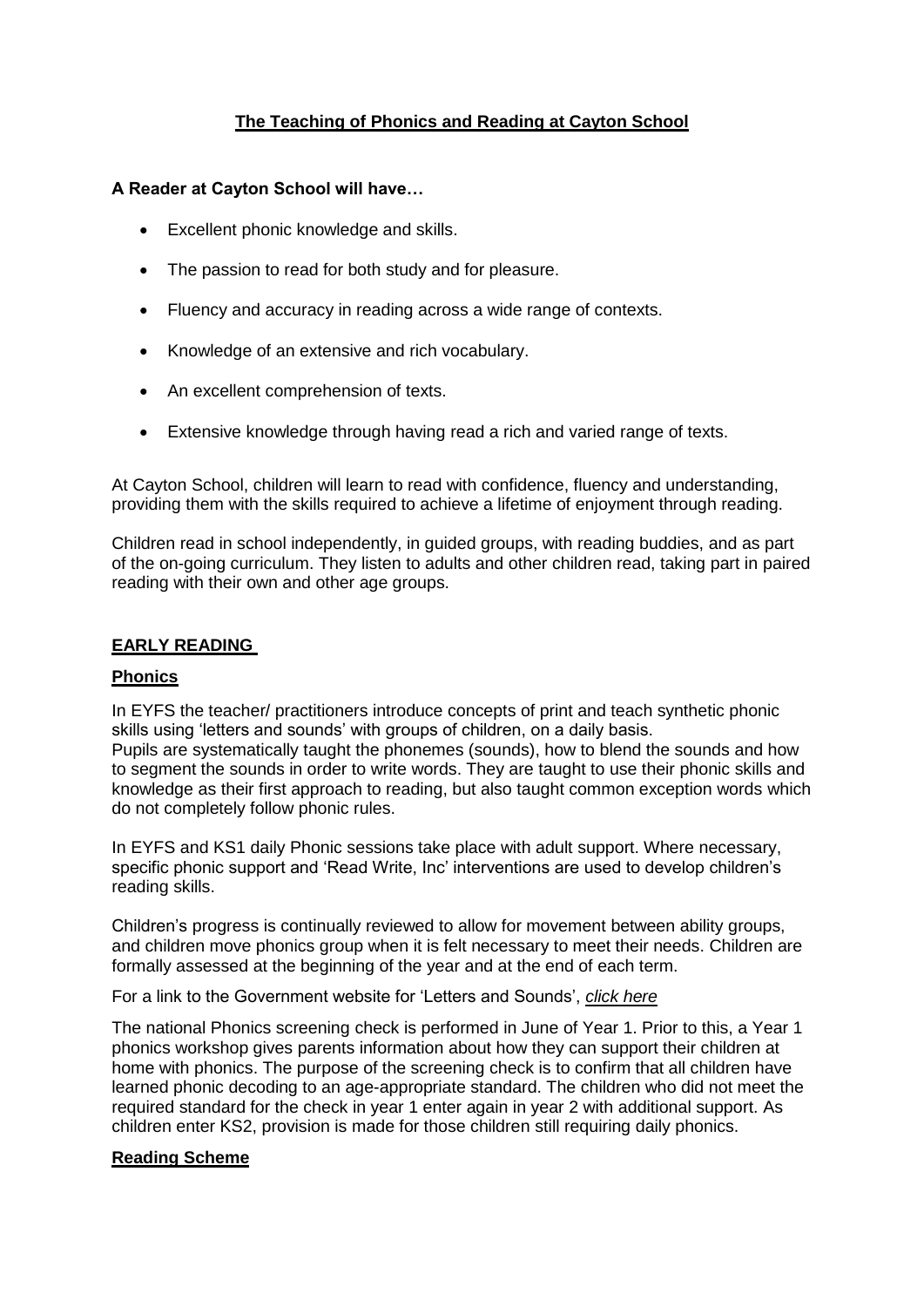All Literacy is founded on the ability to read well.

During EYFS children progress to a stage where they are able to take part in group reading sessions. This is developed throughout School. Practitioners read with each child individually and in small groups.

When the teacher feels the child is ready, he/she begins to take a scheme book home. We have a variety of reading schemes, predominantly - 'The Oxford Reading Tree'. Throughout School children continue to take home reading books to share, discuss and model good reading strategies with adults.

Once children have progressed through the reading scheme, children will have an independent reading book of their own choice to read from the class or school library. We firmly believe that reading should be an enjoyable experience for all children.

### **Teachers may assist pupils by:**

- Guiding them to books appropriate to their ability and interests
- Asking probing questions as your child reads
- Pairing your child with others, reading with or reading to your child.

Since they are reading books at their own reading and interest levels, children are likely to be successful and enjoy the books.

Staff at Cayton School follow guidance taken from the National Curriculum 2014: 'Progression in Reading'

#### **How can I help my child become a better reader?**

As with anything, performance improves with practice. According to Renaissance Learning's research, children who read at least 20 minutes a day see the greatest gains. Encourage your child to read at home, discuss books, ask questions about what they have read and visit your local library.

#### **Reading at School**

In EYFS, parents are encouraged to join their children for a 'book and bun' session every term. This allows parents and children to share books and stories. We want children to see that reading isn't just something that happens at school, but is part of everyday life and can be shared. We want to support parents with helping their children to become confident, lifelong readers.

In School, we provide a rich collection of books and reading resources. Children read in a variety of ways, exclusively as individuals, as part of a guided group and then as confidence increases as independent readers.